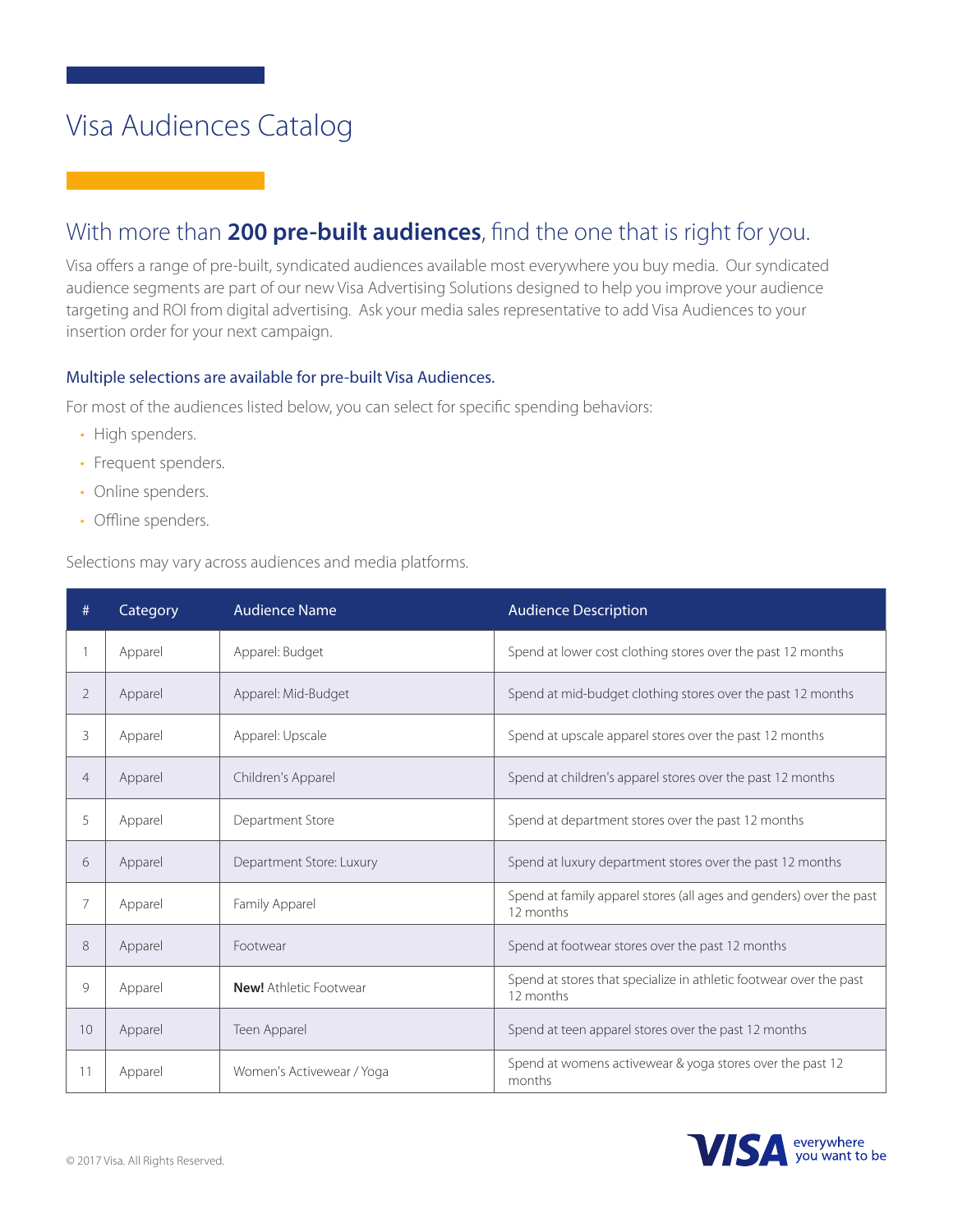| #  | Category             | <b>Audience Name</b>            | <b>Audience Description</b>                                                                                     |
|----|----------------------|---------------------------------|-----------------------------------------------------------------------------------------------------------------|
| 12 | Apparel              | Women's Apparel                 | Spend at women's apparel stores over the past 12 months                                                         |
| 13 | Automotive           | Auto Insurance                  | Spend on auto insurance over the past 12 months                                                                 |
| 14 | Automotive           | Auto Parts & Accessories        | Spend at automotive parts & accessories stores over the past 12<br>months                                       |
| 15 | Automotive           | Auto Service & Repair           | Spend at independent (non-dealer) service stations & auto repair<br>shops over the past 12 months               |
| 16 | Automotive           | Car Washes                      | Spend at car washes over the past 12 months                                                                     |
| 17 | Automotive           | Dealer Service                  | Spend at auto dealers offering new and used vehicles and service<br>over the past 12 months                     |
| 18 | Automotive           | Tire Sales & Repair             | Spend at tire sales and repair shops over the past 12 months                                                    |
| 19 | Entertainment        | <b>Box Office</b>               | Spend on live events, concerts, and festivals over the past 12<br>months                                        |
| 20 | Entertainment        | Cord Cutters                    | Likely to have recently shifted spend from cable/satellite toward<br>streaming services over the past 12 months |
| 21 | Entertainment        | Golf Accessories                | Spend at stores that sell golf accessories over the past 12 months                                              |
| 22 | Entertainment        | Magazines                       | Spend on magazines over the past 12 months                                                                      |
| 23 | Entertainment        | Movie Rentals - DVD             | Spend on DVD movie rentals over the past 12 months                                                              |
| 24 | Entertainment        | Movie Theaters                  | Spend at movie theaters over the past 12 months                                                                 |
| 25 | Entertainment        | Movies: Home Entertainment      | Spend on home movie rental or purchase, both streaming and<br>DVD rental over the past 12 months                |
| 26 | Entertainment        | Newspapers and News Magazines   | Spend on newspapers and news magazines over the past 12<br>months                                               |
| 27 | <b>Fntertainment</b> | Online/Mobile Gaming            | Spend on online, multiplayer and mobile gaming (non-wagering)<br>over the past 12 months                        |
| 28 | Entertainment        | Sporting Events                 | Spend at live sporting events over the past 12 months                                                           |
| 29 | Entertainment        | Streaming Media - Audio & Video | Spend on streaming media services (music, TV & movies) over the<br>past 12 months                               |
| 30 | Entertainment        | Streaming Video                 | Spend on video streaming services over the past 12 months                                                       |
| 31 | Entertainment        | Video Gaming                    | Spend on video games, video gaming services and arcades over<br>the past 12 months                              |
| 32 | Grocery              | Convenience Stores              | Spend at convenience stores over the past 12 months                                                             |

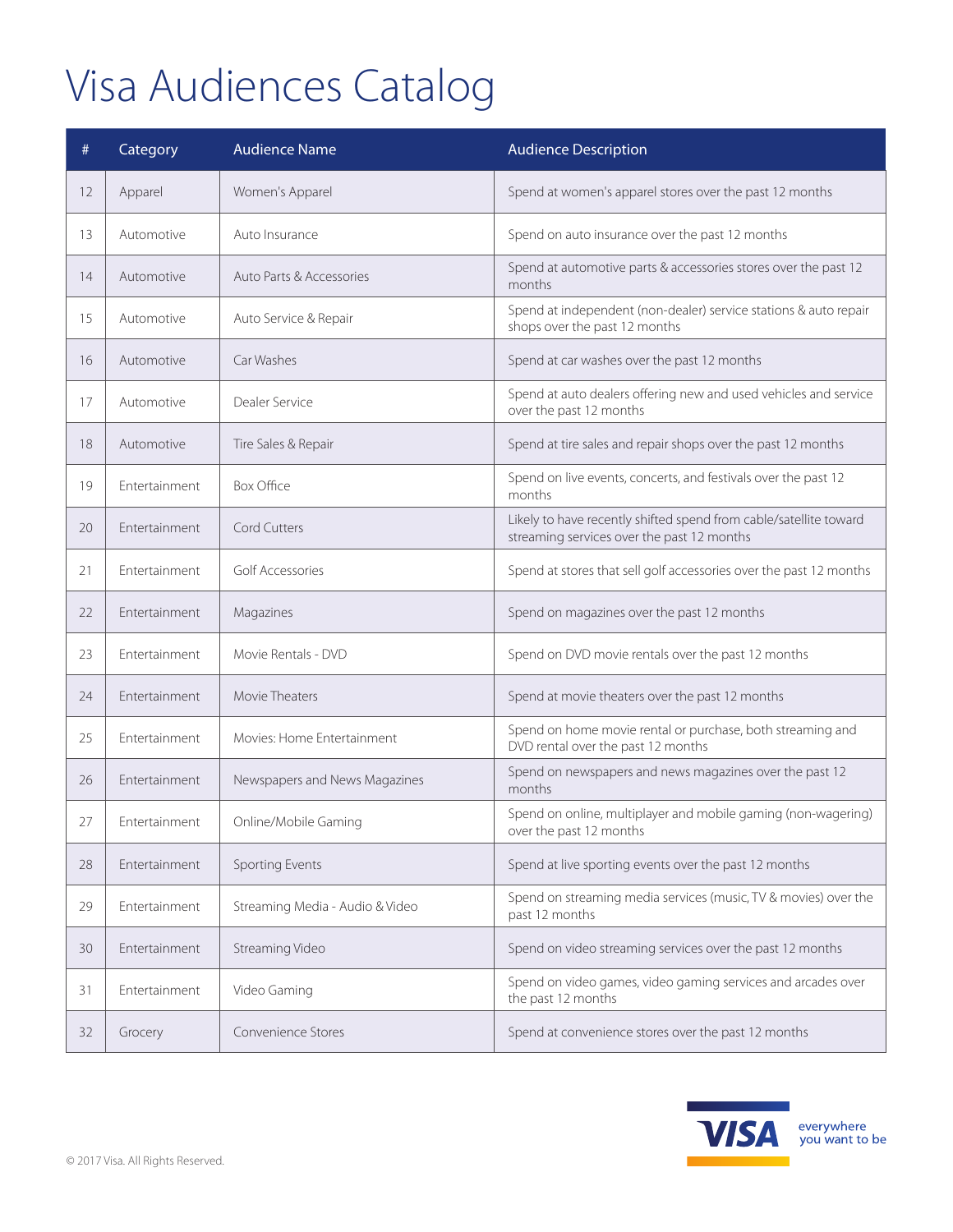| #  | Category        | <b>Audience Name</b>                 | <b>Audience Description</b>                                                      |
|----|-----------------|--------------------------------------|----------------------------------------------------------------------------------|
| 33 | Grocery         | Food Subscription Services           | Spend on food subscription services over the past 12 months                      |
| 34 | Grocery         | <b>Online Grocery Services</b>       | Spend on online grocery services over the past 12 months                         |
| 35 | Grocery         | Organic & Natural Grocery Stores     | Spend at organic and natural grocery stores over the past 12<br>months           |
| 36 | Health & Beauty | Gyms & Fitness Clubs                 | Spend at gyms, health and fitness clubs over the past 12 months                  |
| 37 | Health & Beauty | Salon & Spa                          | Spend at hair salons and beauty spas over the past 12 months                     |
| 38 | Restaurant      | American Restaurants                 | Spend at American restaurants over the past 12 months                            |
| 39 | Restaurant      | Casual Dining                        | Spend at casual dining restaurants over the past 12 months                       |
| 40 | Restaurant      | Family Restaurants                   | Spend at family restaurants over the past 12 months                              |
| 41 | Restaurant      | Fast Casual Dining                   | Spend at fast casual dining restaurants over the past 12 months                  |
| 42 | Restaurant      | Fine Dining                          | Spend at fine dining restaurants over the past 12 months                         |
| 43 | Restaurant      | Online Food Orders                   | Spend on online and mobile food orders over the past 12 months                   |
| 44 | Restaurant      | Seafood Restaurants                  | Spend at seafood restaurants over the past 12 months                             |
| 45 | Restaurant      | Sports and Entertainment Restaurants | Spend at sports and entertainment restaurants over the past 12<br>months         |
| 46 | Restaurant      | QSR - All Quick Serve                | Spend at all quick-serve restaurants over the past 12 months                     |
| 47 | Restaurant      | QSR - Asian                          | Spend at quick-serve Asian restaurants over the past 12 months                   |
| 48 | Restaurant      | QSR - Burgers                        | Spend at quick-serve burger restaurants over the past 12 months                  |
| 49 | Restaurant      | QSR - Chicken                        | Spend at quick-serve chicken restaurants over the past 12 months                 |
| 50 | Restaurant      | QSR - Coffee/Breakfast               | Spend at quick-serve coffee and breakfast restaurants over the<br>past 12 months |
| 51 | Restaurant      | QSR - Ice Cream & Frozen Yogurt      | Spend at ice cream and yogurt shops over the past 12 months                      |
| 52 | Restaurant      | QSR - Mexican                        | Spend at quick-serve mexican restaurants over the past 12<br>months              |
| 53 | Restaurant      | QSR - Pizza                          | Spend at quick-serve pizza restaurants over the past 12 months                   |

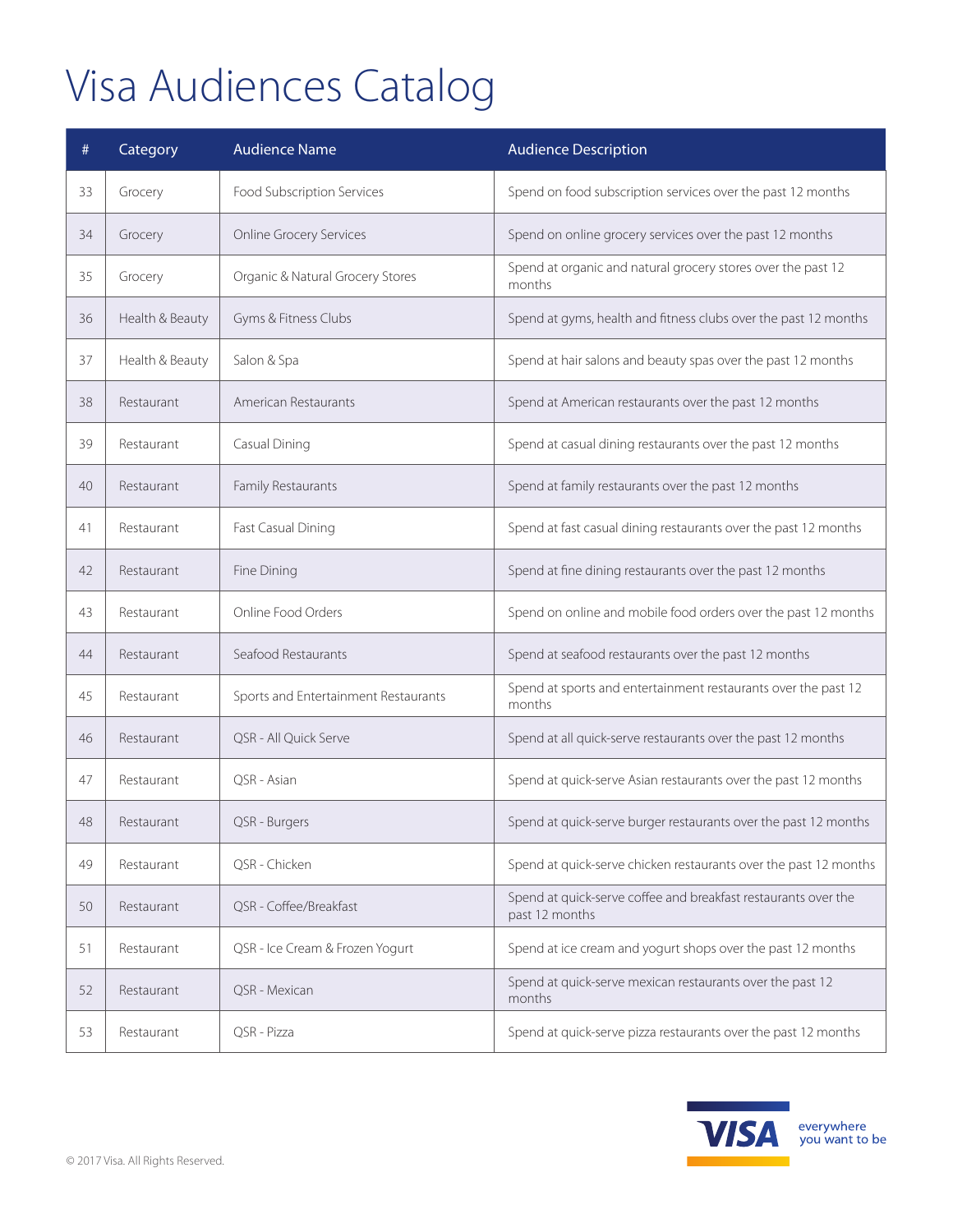| #  | Category   | <b>Audience Name</b>             | <b>Audience Description</b>                                                            |
|----|------------|----------------------------------|----------------------------------------------------------------------------------------|
| 54 | Restaurant | QSR - Sandwiches/Subs            | Spend at quick-serve sandwich and sub shops over the past 12<br>months                 |
| 55 | Restaurant | QSR - Frequent Breakfast Diners  | Spend at quick-serve restaurants during breakfast hours over the<br>past 12 months     |
| 56 | Restaurant | QSR - Frequent Lunch Diners      | Spend at quick-serve restaurants during lunch hours over the past<br>12 months         |
| 57 | Restaurant | QSR - Frequent Dinner Diners     | Spend at quick-serve restaurants during dinner hours over the<br>past 12 months        |
| 58 | Restaurant | QSR - Frequent Late Night Diners | Spend at quick-serve restaurants during late-night hours over the<br>past 12 months    |
| 59 | Retail     | Arts & Crafts Stores             | Spend at arts & crafts stores over the past 12 months                                  |
| 60 | Retail     | <b>Baby Products</b>             | Spend at baby products stores over the past 12 months                                  |
| 61 | Retail     | <b>Bargain Shoppers</b>          | Spend at discount stores and deal sites over the past 12 months                        |
| 62 | Retail     | Big-Box, Club & Superstores      | Spend at big-box, clubs and superstores over the past 12 months                        |
| 63 | Retail     | Cameras & Photography            | Spend at camera & photography stores over the past 12 months                           |
| 64 | Retail     | Children's Stores                | Spend at children's toys and clothing stores over the past 12<br>months                |
| 65 | Retail     | Children's Stores: High End      | Spend at high-end children's toys and clothing stores over the<br>past 12 months       |
| 66 | Retail     | <b>Consumer Electronics</b>      | Spend at consumer electronics, computer and software stores<br>over the past 12 months |
| 67 | Retail     | Cosmetics                        | Spend on cosmetics and beauty products over the past 12<br>months                      |
| 68 | Retail     | <b>Discount Stores</b>           | Spend at discount stores over the past 12 months                                       |
| 69 | Retail     | Florists & Flower Gifts          | Spend at florists and on flower gifts over the past 12 months                          |
| 70 | Retail     | Frequent Retail Shoppers         | Spend at retail stores over the past 12 months                                         |
| 71 | Retail     | Greeting Cards & Stationery      | Spend on greeting cards and stationery over the past 12 months                         |
| 72 | Retail     | Hardware Stores                  | Spend at hardware and home supply stores over the past 12<br>months                    |
| 73 | Retail     | Home Décor                       | Spend at furniture and home décor stores over the past 12<br>months                    |
| 74 | Retail     | Jewelry & Watches                | Spend at jewelry and watch retailers over the past 12 months                           |

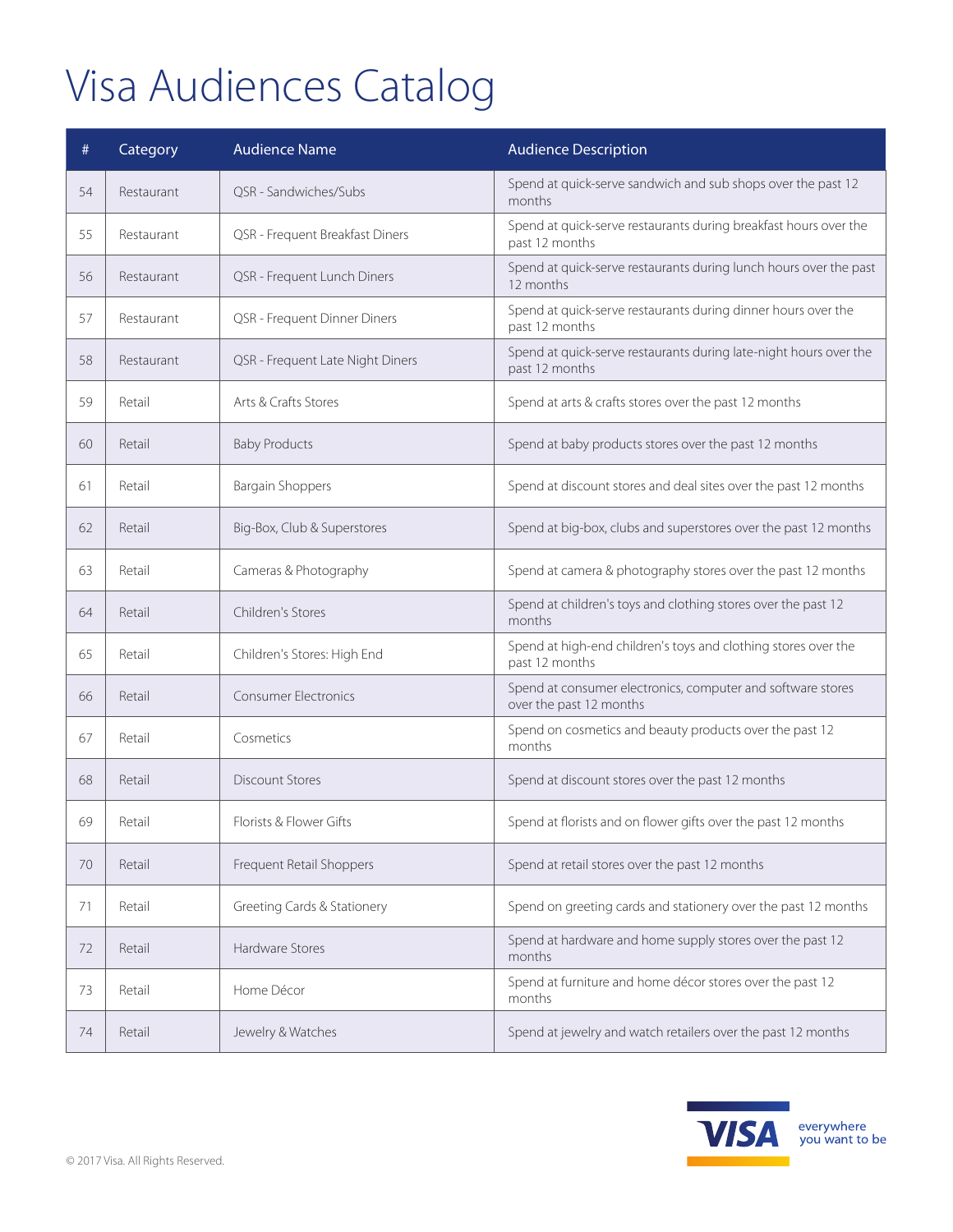| #  | Category | <b>Audience Name</b>                                        | <b>Audience Description</b>                                                                |
|----|----------|-------------------------------------------------------------|--------------------------------------------------------------------------------------------|
| 75 | Retail   | Kitchen Equipment and Accessories                           | Spend at kitchen equipment & accessories stores over the past 12<br>months                 |
| 76 | Retail   | Large Home Appliance                                        | Spend on large home appliances over the past 12 months                                     |
| 77 | Retail   | Luxury Cosmetics                                            | Spend on luxury cosmetics and beauty products over the past 12<br>months                   |
| 78 | Retail   | <b>New!</b> Office Supplies                                 | Spend at office supply and office furniture stores over the past 12<br>months              |
| 79 | Retail   | Online Education                                            | Spend on online education providers over the past 12 months                                |
| 80 | Retail   | Outdoor Enthusiasts                                         | Spend at retailers catering to outdoor enthusiasts over the past 12<br>months              |
| 81 | Retail   | Pet Supply                                                  | Spend at pet supply stores over the past 12 months                                         |
| 82 | Retail   | Sporting Goods                                              | Spend at sporting goods stores over the past 12 months                                     |
| 83 | Seasonal | Back-to-School: Apparel                                     | Seasonal spend at apparel retailers during the back-to-school<br>shopping season           |
| 84 | Seasonal | Back-to-School: School Supplies                             | Seasonal spend at school & office supply stores during the back-<br>to-school season       |
| 85 | Seasonal | Black Friday / Cyber Monday: Big-Box, Club &<br>Superstores | Seasonal spend at Big-Box & club stores during the Black Friday<br>shopping period         |
| 86 | Seasonal | Black Friday / Cyber Monday: Online<br>Shoppers             | Seasonal spend online during the Black Friday shopping period                              |
| 87 | Seasonal | Holiday Shoppers: Apparel                                   | Seasonal spend at apparel stores between Thanksgiving and<br>Christmas                     |
| 88 | Seasonal | Holiday Shoppers: Big-Box, Club &<br>Superstores            | Seasonal spend at Big-Box, club & superstores stores between<br>Thanksgiving and Christmas |
| 89 | Seasonal | Holiday Shoppers: Children's Stores                         | Seasonal spend at children's stores between Thanksgiving and<br>Christmas                  |
| 90 | Seasonal | Holiday Shoppers: Consumer Electronics                      | Seasonal spend at consumer electronics stores between<br>Thanksgiving and Christmas        |
| 91 | Seasonal | Holiday Shoppers: Department Stores                         | Seasonal spend at department stores between Thanksgiving and<br>Christmas                  |
| 92 | Seasonal | Holiday Shoppers: Department Stores: Luxury                 | Seasonal spend at luxury department stores between<br>Thanksgiving and Christmas           |
| 93 | Seasonal | Holiday Shoppers: Gift Shoppers                             | Seasonal spend at retailers catering to gift giving                                        |
| 94 | Seasonal | Holiday Shoppers: Last minute holiday<br>shoppers           | Last-minute holiday spend in retail categories during the week<br>prior to Christmas       |
| 95 | Seasonal | Holiday Shoppers: Retail Shoppers                           | Seasonal spend at retail stores between Thanksgiving and<br>Christmas                      |

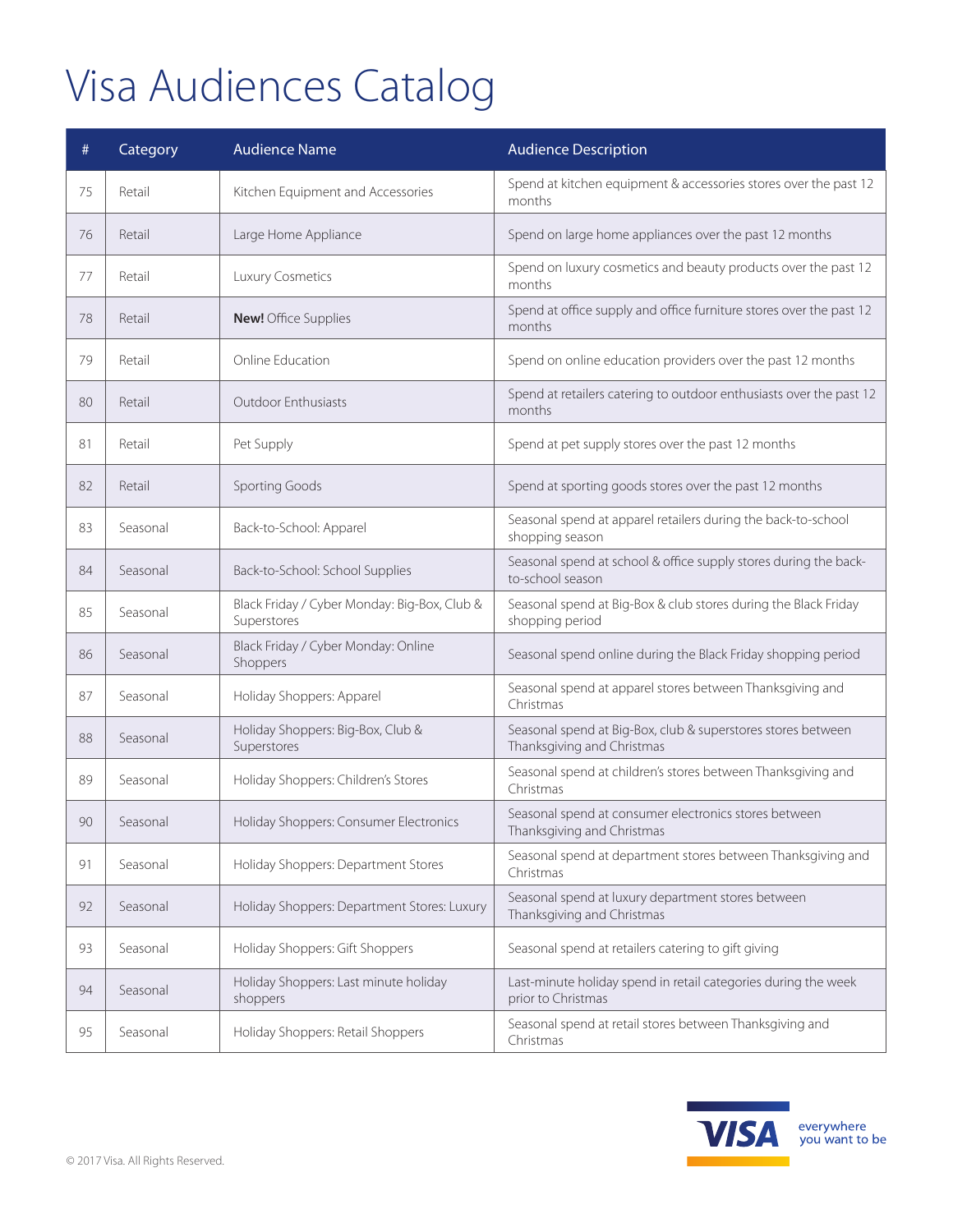| #   | Category       | <b>Audience Name</b>                     | <b>Audience Description</b>                                                                                                  |
|-----|----------------|------------------------------------------|------------------------------------------------------------------------------------------------------------------------------|
| 96  | Seasonal       | Holiday Shoppers: Sporting Goods         | Seasonal spend at Sporting Goods stores between Thanksgiving<br>and Christmas                                                |
| 97  | Seasonal       | New Years Fitness Resolutions            | Spend on health & fitness after the 2015 holiday season                                                                      |
| 98  | Seasonal       | <b>Tax Preparation Services</b>          | Spend on tax preparation services over the past 12 months                                                                    |
| 99  | Seasonal       | Valentine's Day                          | Seasonal spend on Valentine's Day gift purchases                                                                             |
| 100 | Shopping Style | Gift Shoppers                            | Spend at retailers catering to gift-giving over the past 12 months                                                           |
| 101 | Shopping Style | New Movers                               | Spend on moving services, last 3 months                                                                                      |
| 102 | Shopping Style | Online Retail Shoppers                   | Online-only spend in retail categories over the past 12 months                                                               |
| 103 | Shopping Style | Retail Subscription Shoppers             | Spend on subscription box services over the past 12 months                                                                   |
| 104 | Spend Profile  | Affluent Shoppers                        | Spend in popular discretionary spend categories over the past 12<br>months                                                   |
| 105 | Tech & Telecom | <b>Big-Box Electronics</b>               | Spend at Big-Box electronics stores over the past 12 months                                                                  |
| 106 | Tech & Telecom | Cable TV/Internet Subscribers            | Spend on cable TV and/or internet service over the past 12<br>months                                                         |
| 107 | Tech & Telecom | Cloud Business Services                  | Spend on business related services provided via internet, e.g. web<br>hosting, storage, applications over the past 12 months |
| 108 | Tech & Telecom | Cloud Business Services: Software        | Spend on business-related software via the internet over the past<br>12 months                                               |
| 109 | Tech & Telecom | Cloud Business Services: Web and Storage | Spend on business-related web hosting and storage services via<br>the internet over the past 12 months                       |
| 110 | Tech & Telecom | Computers & Software                     | Spend on computers & software over the past 12 months                                                                        |
| 111 | Tech & Telecom | Satellite TV/Internet Subscribers        | Spend on cable TV and/or internet service over the past 12<br>months                                                         |
| 112 | Tech & Telecom | Technology Enthusiasts                   | Spend across popular technology categories over the past 12<br>months                                                        |
| 113 | Tech & Telecom | Wireless Service - Contract              | Spend on contract-based wireless services over the past 12<br>months                                                         |
| 114 | Tech & Telecom | Wireless Service - Multiple Carriers     | Spend on multiple wireless service providers over the past 12<br>months                                                      |
| 115 | Tech & Telecom | Wireless Service - No Contract           | Spend on no contract wireless services over the past 12 months                                                               |
| 116 | Tech & Telecom | Wireless Service - Switchers             | Spend on wireless services, switching between providers over the<br>past 12 months                                           |

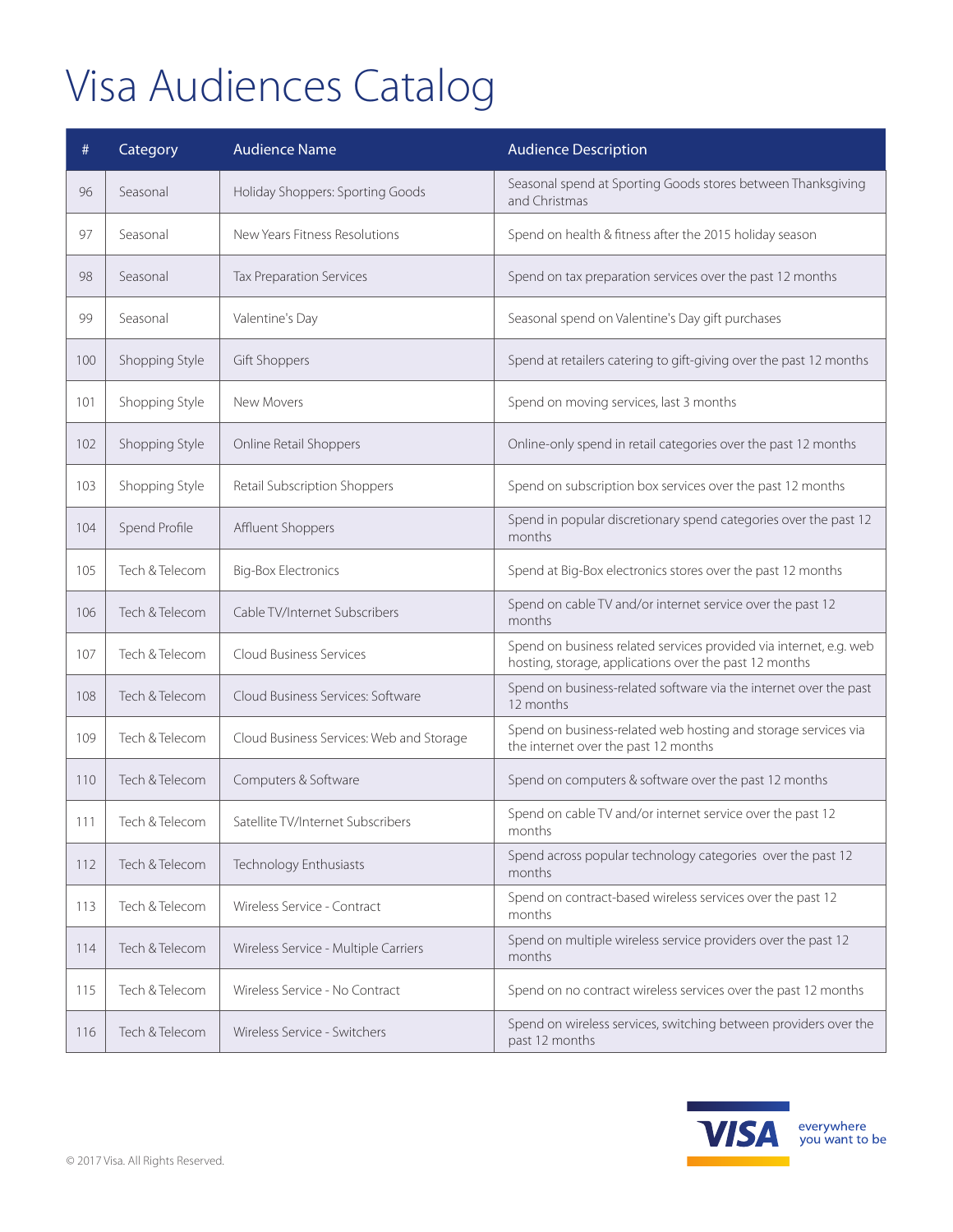| #   | Category | <b>Audience Name</b>                                       | <b>Audience Description</b>                                                                                                                                              |
|-----|----------|------------------------------------------------------------|--------------------------------------------------------------------------------------------------------------------------------------------------------------------------|
| 117 | Travel   | <b>New!</b> Adventure Travel                               | Spend with travel agents specializing in adventure travel over the<br>past 12 months                                                                                     |
| 118 | Travel   | Air Travel                                                 | Spend on airlines over the past 12 months                                                                                                                                |
| 119 | Travel   | <b>Budget Travel</b>                                       | Spend on budget airlines, hotels, and car rentals over the past 12<br>months                                                                                             |
| 120 | Travel   | Car Rental                                                 | Spend on rental cars over the past 12 months                                                                                                                             |
| 121 | Travel   | Cruises                                                    | Spend on cruises over the past 12 months                                                                                                                                 |
| 122 | Travel   | Direct Booking Flights                                     | Spend on flights purchased directly from the airlines over the past<br>12 months                                                                                         |
| 123 | Travel   | Domestic Traveler                                          | Spend while traveling domestically (more than 150 miles from<br>home), including entertainment, dining, shopping, and other<br>spend categories. over the past 12 months |
| 124 | Travel   | <b>New!</b> Domestic Traveler: Beach                       | Spend on travel to beach destinations more than 150 miles from<br>home over the past 12 months                                                                           |
| 125 | Travel   | New! Domestic Traveler: Las Vegas                          | Spend on travel to Las Vegas, more than 150 miles from home<br>over the past 12 months                                                                                   |
| 126 | Travel   | <b>New!</b> Domestic Traveler: Spring Break                | Spend on travel during Spring Break, more than 150 miles from<br>home over the past 12 months                                                                            |
| 127 | Travel   | New! Domestic Traveler: Weekend Getaways                   | Spend on weekend travel more than 150 miles from home over<br>the past 12 months                                                                                         |
| 128 | Travel   | Frequent Travelers                                         | Travelers who spend frequently on airlines and hotels over the<br>past 12 months                                                                                         |
| 129 | Travel   | Guided Tour Operators                                      | Spend on guided tours over the past 12 months                                                                                                                            |
| 130 | Travel   | Hotels: Economy                                            | Spend on economy hotels over the past 12 months                                                                                                                          |
| 131 | Travel   | Hotels: Midscale                                           | Spend at midscale hotels over the past 12 months                                                                                                                         |
| 132 | Travel   | Hotels: Upscale                                            | Spend at upscale hotels over the past 12 months                                                                                                                          |
| 133 | Travel   | Hotels: Luxury                                             | Spend at luxury hotels over the past 12 months                                                                                                                           |
| 134 | Travel   | International Traveler: All                                | Spend on international travel over the past 12 months                                                                                                                    |
| 135 | Travel   | International Traveler: Asia                               | Spend on travel to Asia over the past 12 months                                                                                                                          |
| 136 | Travel   | International Traveler: Australia, New Zealand,<br>Oceania | Spend on travel to Australia, New Zealand, or Oceania over the<br>past 12 months                                                                                         |
| 137 | Travel   | International Traveler: Caribbean                          | Spend on travel to the Caribbean over the past 12 months                                                                                                                 |